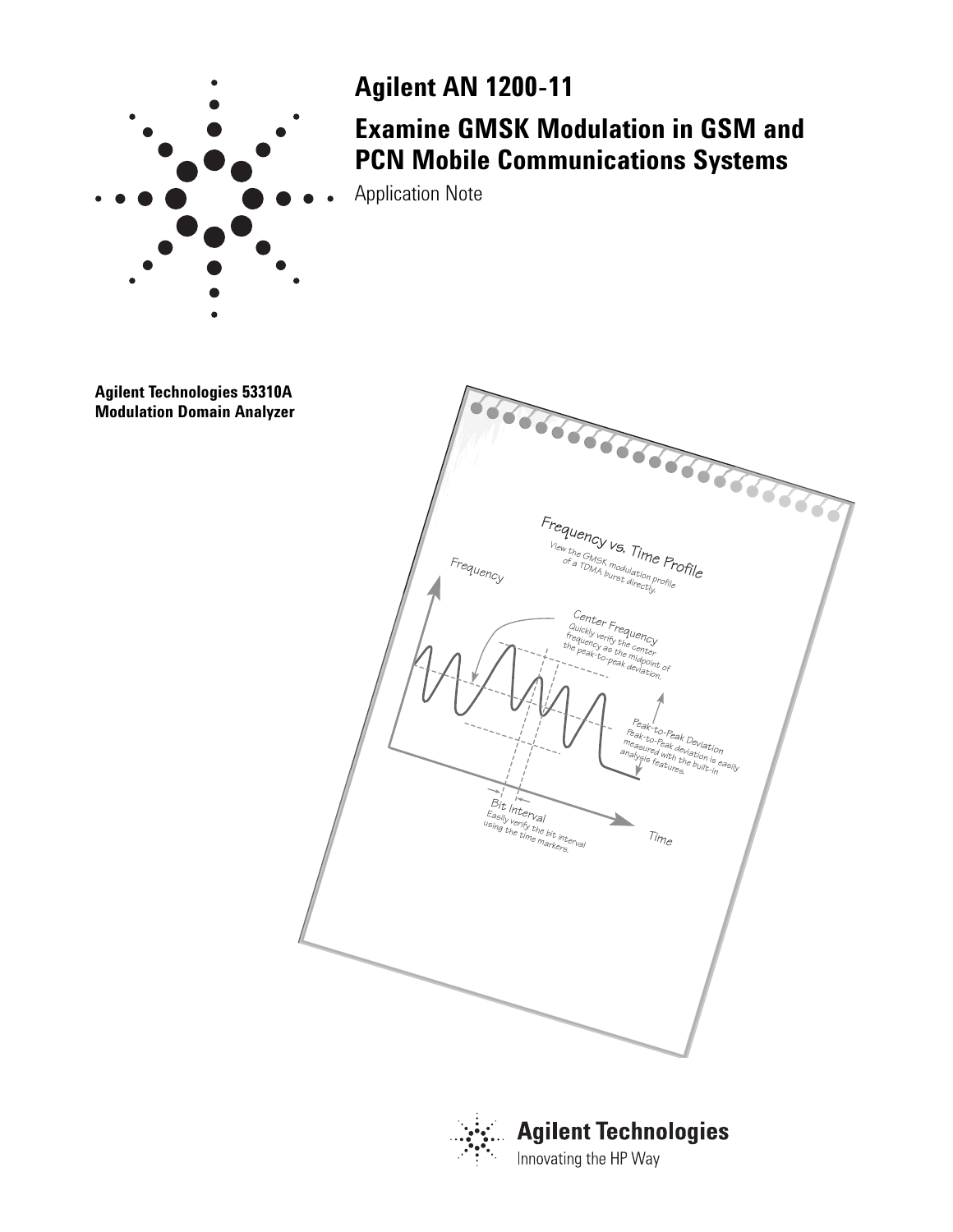### **Flexible Modulation Analysis for GSM and PCN Radios Situation**

Current analog mobile communications systems have reached capacity limits in several large population centers. Future systems will utilize Time Division Multiple Access (TDMA) techniques to increase capacity. These new mobile communication systems employ complex digital modulation techniques such as Gaussian Filtered Frequency or Minimum Shift Keying to transmit voice and data at high speeds with low error rates. Examples of such digital systems are Groupe Speciale Mobile (GSM), second generation digital cordless (CT2), and Digital European Cordless Telephone (DECT).

#### **Problem**

These new digital modulation techniques are difficult to characterize using conventional test equipment. The burst nature of the TDMA technique places rigorous requirements on test equipment. Verifying parameters such as peak deviation, center frequency and bit interval are critical to achieving design goals. Fast, direct views of the modulation are needed to improve frequency and timing characterization, and shorten design cycles.

#### **Solution**

The Agilent Technologies 53310A Modulation Domain Analyzer with Option 031 provides a direct profile of modulation in a single TDMA burst. Measurement markers allow you to quickly verify key parameters such as peak-to-peak deviation, center frequency and bit interval.

Infinite display persistence can be used to view an eye diagram of the modulated RF carrier. This provides a quick, qualitative view of modulation accuracy. The 53310A provides wireless communication system designers with a general purpose tool to examine modulation performance directly.

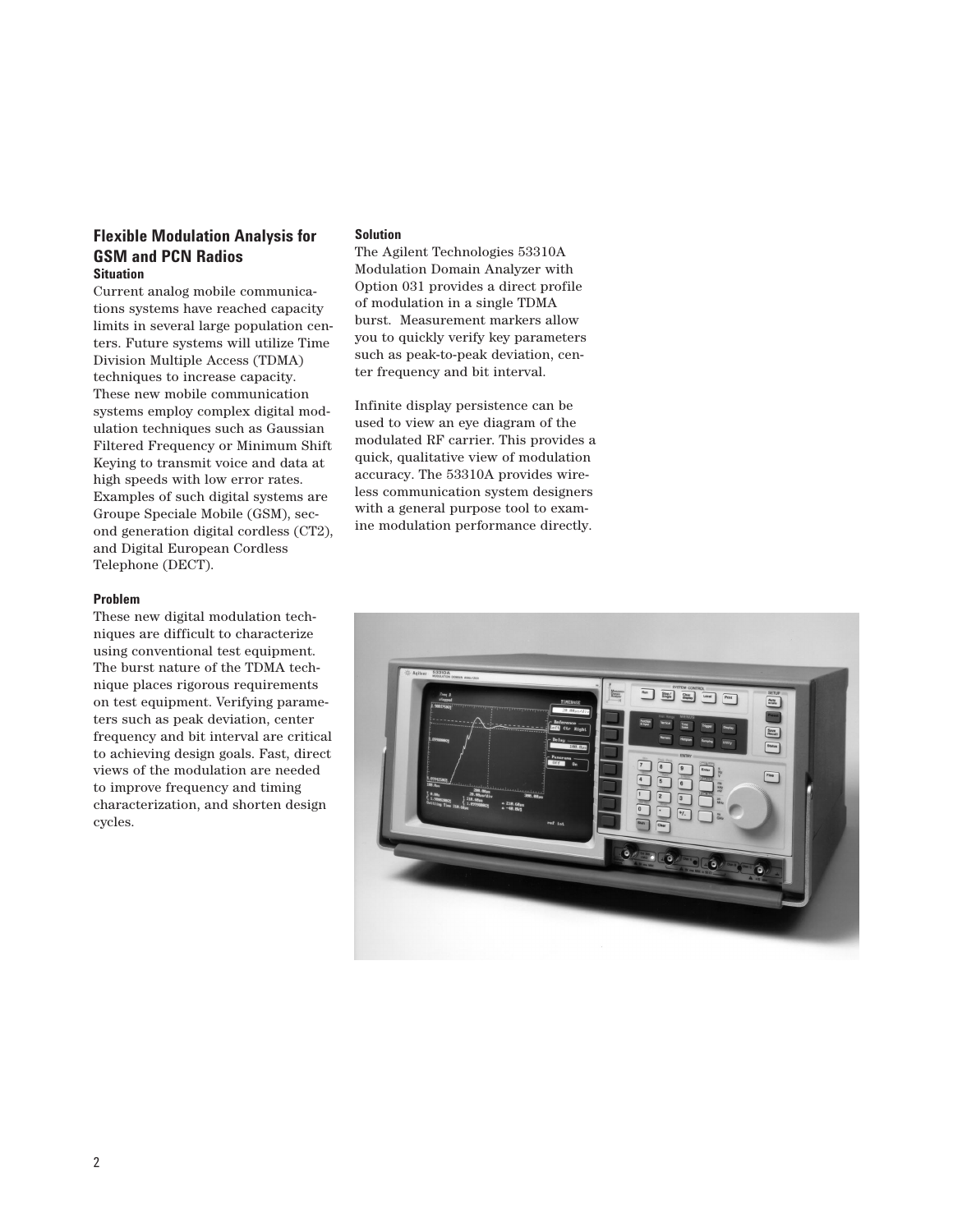#### **The Modulation Domain gives you a new way to view your complex signals**

Better ways to analyze your complex signals don't come along often. Now Agilent brings you the Modulation Domain—a way of looking at frequency or time interval measurements that directly and clearly reveals both intentional and unintentional modulation.

For frequency analysis, it's the missing piece of the puzzle. The Time Domain shows you amplitude (voltage) vs. time. The Frequency Domain gives you amplitude vs. frequency. The Modulation Domain plots frequency vs. time—an intuitive and insightful way of examining your signal's dynamic frequency modulation.



For timing measurements, the Modulation Domain's view of time interval vs. time allows you to both see and quantify timing jitter directly—taking you one step beyond the Time Domain's qualitative view.

#### **Related Applications**

- Examining frequency hopping sequences of hopped cellular radios or secure communication systems
- Examining turn-on time of mobile radios
- Examining channel switching and lock times in mobile radios
- Characterizing peak deviation and center frequency for CT2 and DECT radios
- Characterizing VCO and phaselocked loop response